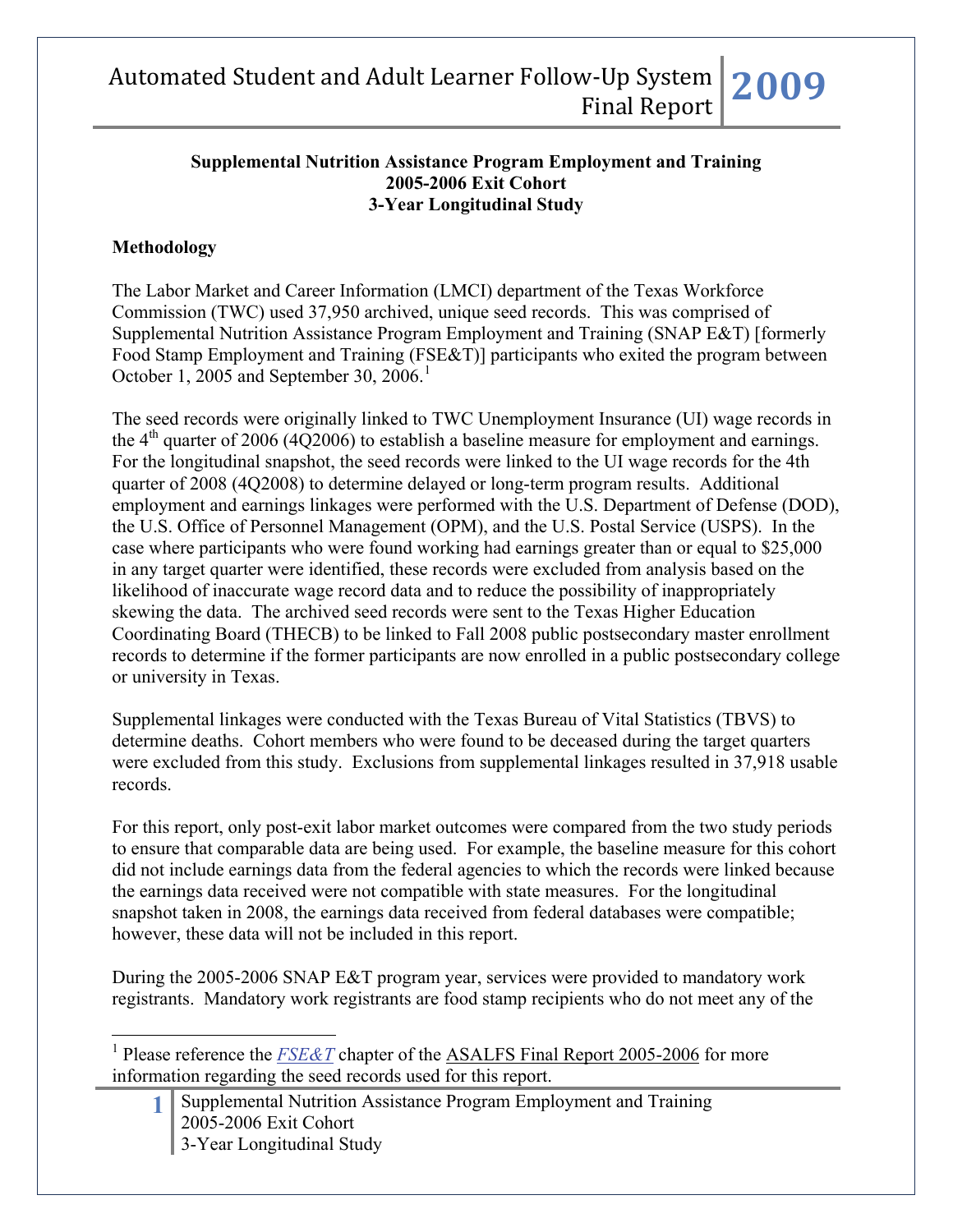federal exemption criteria, examples of which are caring for a child less than six years of age, participation in a drug rehabilitation program, or physical disability. Mandatory work registrants consist of two groups: *Able-Bodied Adults Without Dependents* (ABAWD), and *SNAP E&T General Population*. ABAWD are at least 18 but less than 50 years of age. The receipt of food stamp benefits for ABAWD can be limited for three months out of 36 months if the individuals do not work or participate in SNAP E&T or similar services. SNAP E&T General Population participants are at least 16 but less than 60 years of age and are not classified as an ABAWD.<sup>[2](#page-1-0)</sup>

### **Results**

### **A. Cohort Analysis**

Cohort analysis looks at the results of the group during the two study periods as two distinct sets of data. In cohort analysis it is possible, even likely, that the same persons identified as working in the baseline study period will not be identical to those found working in the terminal time period. Section B of this report presents data on participants working in both study periods.

Table 1 shows employment and earnings for all working in 4Q2006 by classification. At 4Q2006, participants classified as ABAWD had a higher employment percentage (53.2%) than those classified as General Population. ABAWD also had higher median earnings, \$2,464. Overall employment in 4Q2006 was 50.7 percent with median quarterly earnings of \$2,532. For program exiters found working in the  $4<sup>th</sup>$  quarter of 2008 (Table 1a), General Population participants had a higher employment percentage and higher median earnings than their ABAWD counterparts. Overall employment in 4Q2008 was 46.7 percent with median quarterly earnings of \$3,724.

|                            |        | N       | $\%$    | <b>Median</b>   |
|----------------------------|--------|---------|---------|-----------------|
| <b>Classification</b>      | N      | Working | Working | <b>Earnings</b> |
| ABAWD                      | 14,116 | 7.507   | 53.2    | \$2.464         |
| E and T General Population | 23,348 | 11.474  | 49.1    | \$2,574         |
| Total                      | 37,464 | 18,981  | 50.7    | \$2,532         |

|  |  | Table 1. 4Q2006 Employment and Earnings by Classification |
|--|--|-----------------------------------------------------------|
|  |  |                                                           |

<span id="page-1-0"></span><sup>2</sup> ASALFS Final Report 2005-2006

 $\overline{a}$ 

**2** Supplemental Nutrition Assistance Program Employment and Training 2005-2006 Exit Cohort 3-Year Longitudinal Study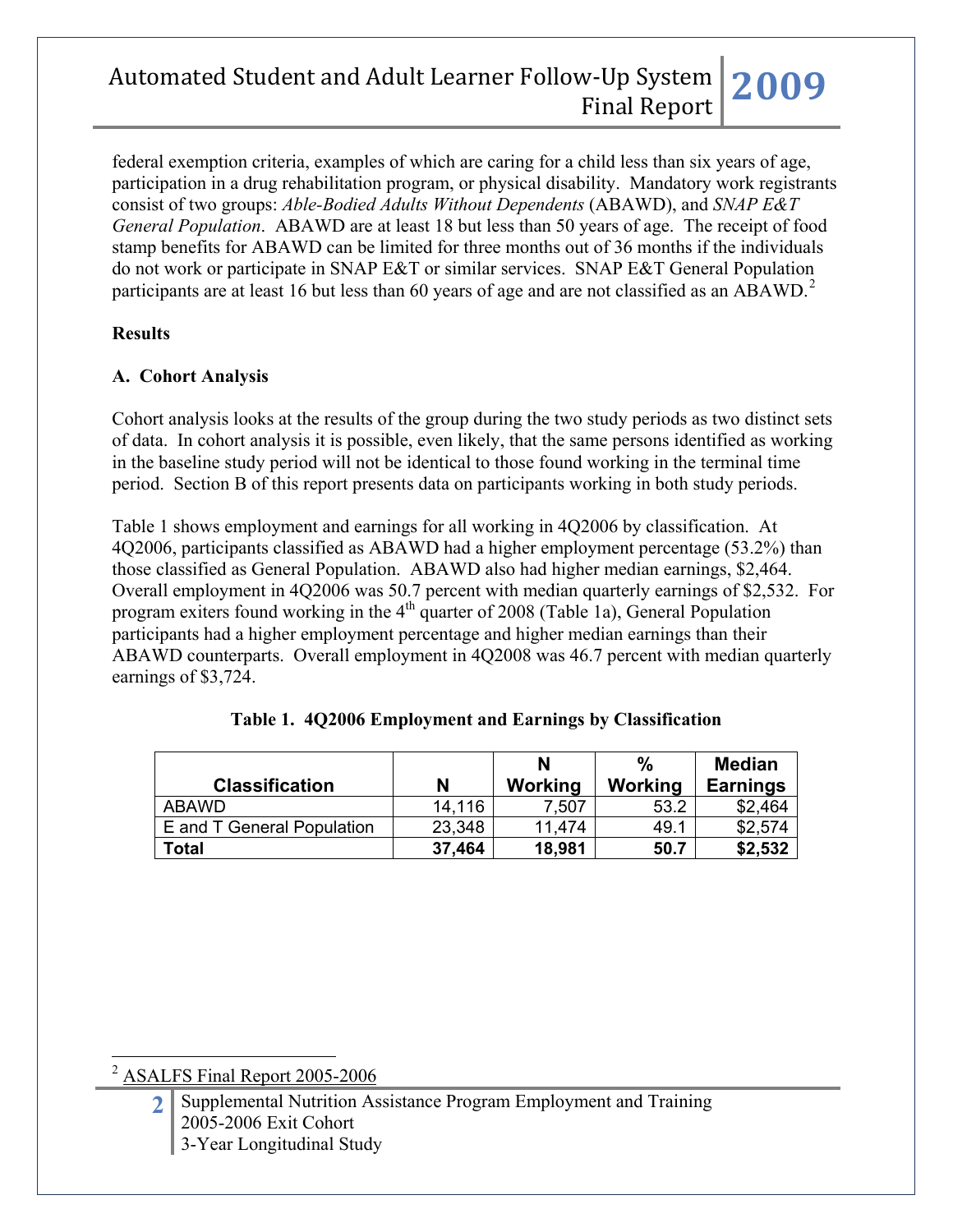| <b>Classification</b>      | N      | N<br>Working | $\%$<br>Working | <b>Median</b><br><b>Earnings</b> |
|----------------------------|--------|--------------|-----------------|----------------------------------|
| <b>ABAWD</b>               | 14,116 | 6,352        | 45.0            | \$3,627                          |
| E and T General Population | 23,348 | 11,151       | 47.8            | \$3,782                          |
| <b>Total</b>               | 37,464 | 17,503       | 46.7            | \$3,724                          |

### **Table 1a. 4Q2008 Employment and Earnings by Classification**

Females in the cohort had the highest employment in 4Q2006 at 51.1 percent, while males had the highest median earning with \$3,021 (Table 2). At the longitudinal snapshot in 2008, 48.7 percent of females were found employed, with males employed at 43.5 percent (Table 2a). Male exiters had median earnings of \$4,262 in 4Q2008.

### **Table 2. 4Q2006 Employment and Earnings by Gender**

| Gender | N      | N<br>Working | %<br>Working | <b>Median</b><br><b>Earnings</b> |
|--------|--------|--------------|--------------|----------------------------------|
| Male   | 14,166 | 7,078        | 50.0         | \$3,021                          |
| Female | 23,298 | 11,903       | 51.1         | \$2,325                          |
| Total  | 37,464 | 18,981       | 50.7         | \$2,532                          |

#### **Table 2a. 4Q2008 Employment and Earnings by Gender**

| <b>Gender</b> | N      | N<br>Working | $\frac{0}{0}$<br>Working | <b>Median</b><br><b>Earnings</b> |
|---------------|--------|--------------|--------------------------|----------------------------------|
| Male          | 14,166 | 6,163        | 43.5                     | \$4,262                          |
| Female        | 23,298 | 11,340       | 48.7                     | \$3,511                          |
| Total         | 37,464 | 17,503       | 46.7                     | \$3,724                          |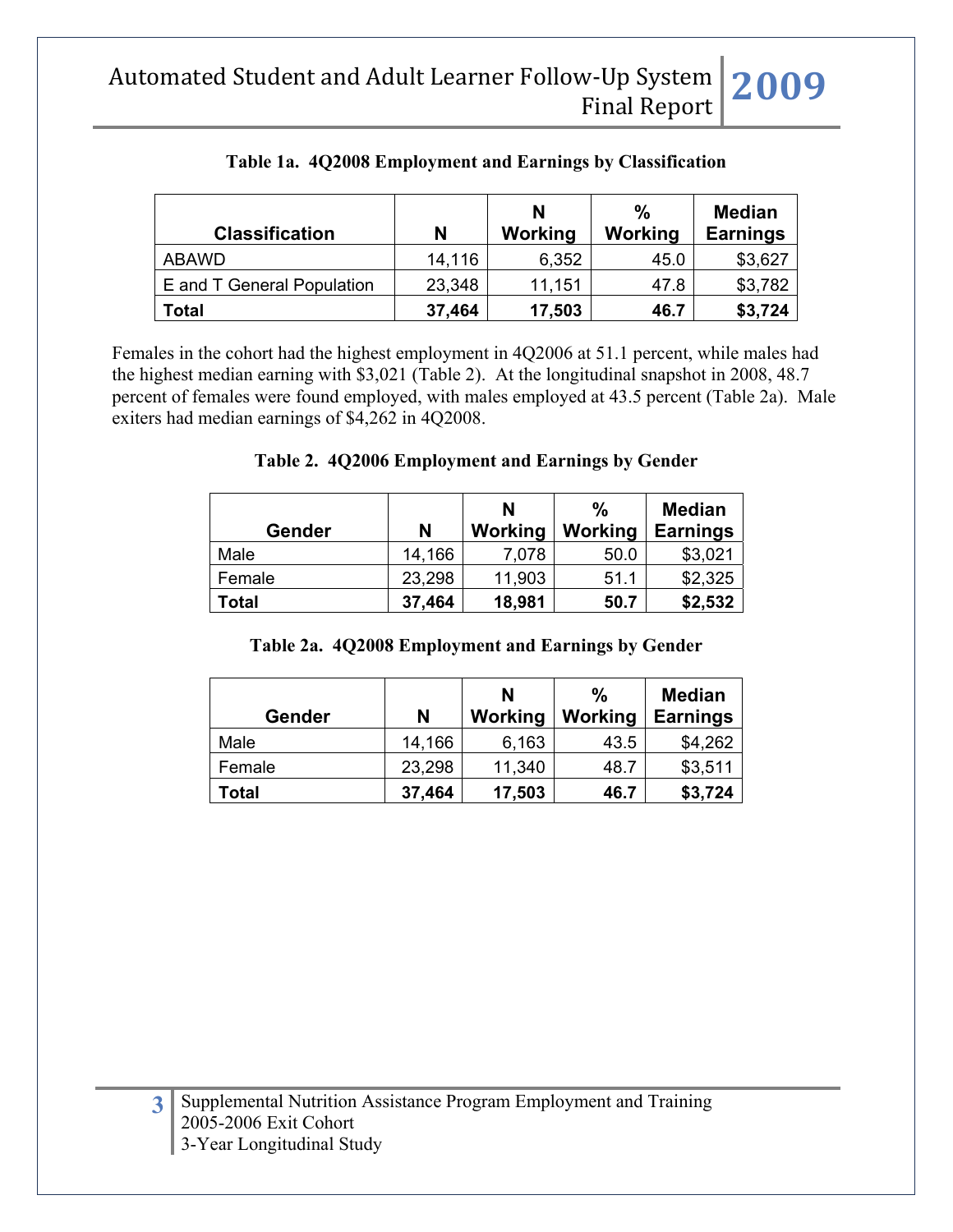Excluding those whose ethnicity was unknown, Hawaiian Native or Pacific Islanders had the highest employment percentage at 4Q2006 with 56.5 percent employed (Table 3). Blacks were the largest subgroup. Asians had the highest earnings in 4Q2006 with median earnings of \$3,158. In 2008, Hispanics had the largest percentage of participants employed, 48.4 percent, and Hawaiian Native or Pacific Islanders posted the highest median earnings, \$5,616 (Table 3a).

| <b>Ethnicity</b>           | N      | N<br>Working | $\frac{0}{0}$<br>Working | <b>Median</b><br><b>Earnings</b> |
|----------------------------|--------|--------------|--------------------------|----------------------------------|
| Hawaiian Native or Pacific |        |              |                          |                                  |
| Islander                   | 62     | 35           | 56.5                     | \$2,541                          |
| Asian                      | 335    | 124          | 37.0                     | \$3,158                          |
| American Indian            | 384    | 203          | 52.9                     | \$2,413                          |
| Unknown                    | 1,661  | 821          | 49.4                     | \$2,899                          |
| White                      | 9,054  | 4,439        | 49.0                     | \$2,700                          |
| Hispanic                   | 11,573 | 5,807        | 50.2                     | \$2,330                          |
| <b>Black</b>               | 14,395 | 7,552        | 52.5                     | \$2,592                          |
| <b>Total</b>               | 37,464 | 18,981       | 50.7                     | \$2,532                          |

### **Table 3. 4Q2006 Employment and Earnings by Ethnicity**

#### **Table 3a. 4Q2008 Employment and Earnings by Ethnicity**

| <b>Ethnicity</b>           | N      | N<br>Working | $\frac{0}{0}$<br>Working | <b>Median</b><br><b>Earnings</b> |
|----------------------------|--------|--------------|--------------------------|----------------------------------|
| Hawaiian Native or Pacific |        |              |                          |                                  |
| Islander                   | 62     | 28           | 45.2                     | \$5,616                          |
| Asian                      | 335    | 140          | 41.8                     | \$4,312                          |
| American Indian            | 384    | 167          | 43.5                     | \$3,967                          |
| Unknown                    | 1,661  | 816          | 49.1                     | \$4,256                          |
| White                      | 9,054  | 3,984        | 44.0                     | \$3,874                          |
| Hispanic                   | 11,573 | 5,602        | 48.4                     | \$3,404                          |
| <b>Black</b>               | 14,395 | 6,766        | 47.0                     | \$3,873                          |
| Total                      | 37,464 | 17,503       | 46.7                     | \$3,724                          |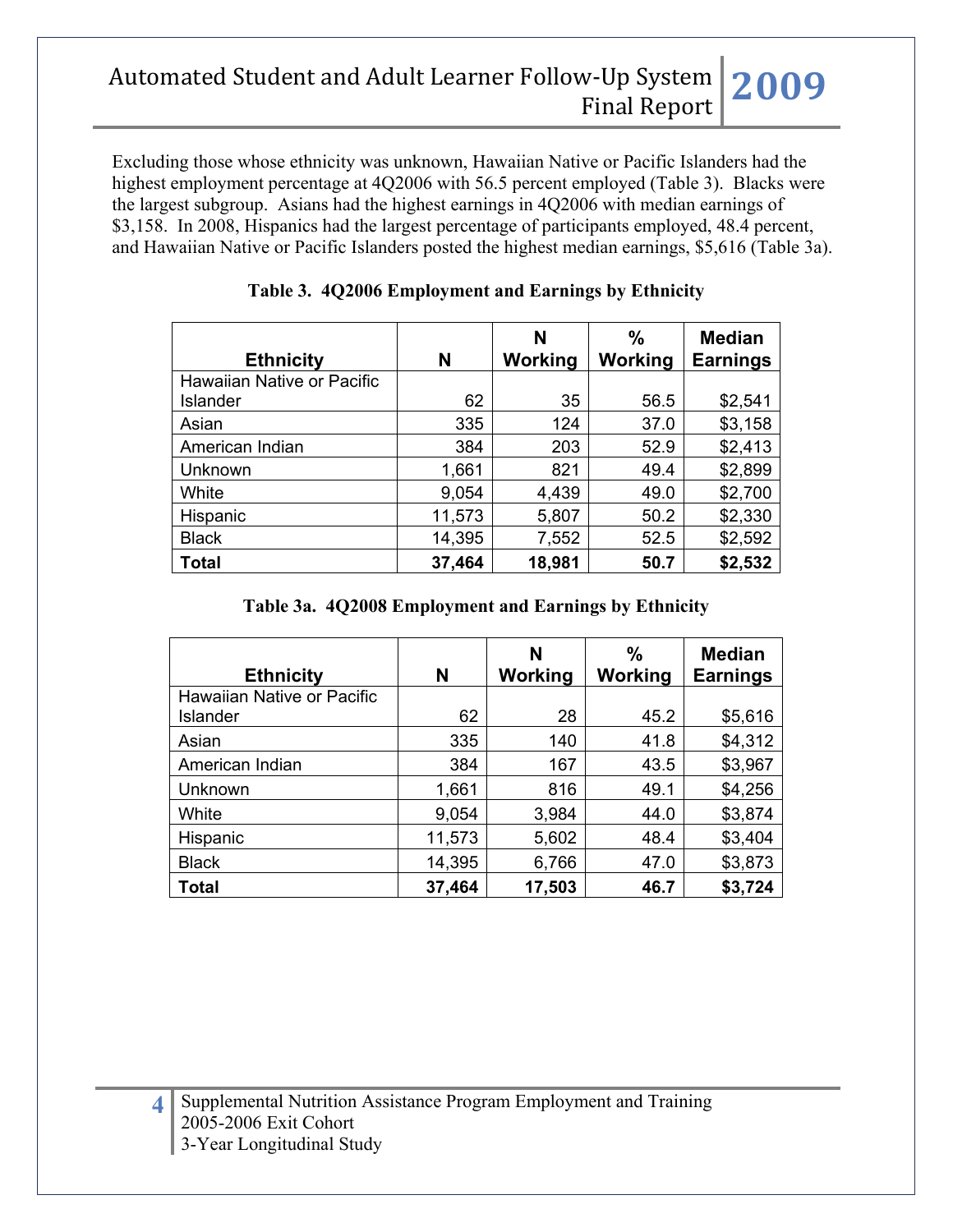Table 4 shows employment and earnings by service received in 4Q2006. Most participants received the Support service, and those participants had 53.5 percent employment in 4Q2006. Participants receiving Unsubsidized Employment had the highest employment at 4Q2006, with 64.4 percent employed, and participants in the Workfare category had the highest median quarterly earnings with \$3,228.

In 4Q2008, participants receiving Occupational/Vocational Training had the highest employment with 60.0 percent employed, and had the highest median quarterly earnings with \$4,744 (Table 4a).

|                                |        | N       | %       | <b>Median</b>   |
|--------------------------------|--------|---------|---------|-----------------|
| <b>Service</b>                 | N      | Working | Working | <b>Earnings</b> |
| <b>Basic Education</b>         | 15     | 6       | 40.0    | \$2,788         |
| Occupational / Vocational      |        |         |         |                 |
| Training                       | 20     | 10      | 50.0    | \$1,756         |
| Workfare                       | 167    | 86      | 51.5    | \$3,228         |
| Determine Good Cause           | 1,497  | 406     | 27.1    | \$2,190         |
| <b>Unsubsidized Employment</b> | 5,887  | 3,788   | 64.4    | \$2,903         |
| <b>Job Search Assistance</b>   | 14,853 | 6,642   | 44.7    | \$2,567         |
| <b>Support Service</b>         | 15,025 | 8,043   | 53.5    | \$2,349         |
| <b>Total</b>                   | 37,464 | 18,981  | 50.7    | \$2,532         |

## **Table 4. 4Q2006 Employment and Earnings by Service Received**

#### **Table 4a. 4Q2008 Employment and Earnings by Service Received**

| <b>Service</b>                 | N      | N<br>Working | $\frac{0}{0}$<br>Working | <b>Median</b><br><b>Earnings</b> |
|--------------------------------|--------|--------------|--------------------------|----------------------------------|
| <b>Basic Education</b>         | 15     | 8            | 53.3                     | \$4,081                          |
| Occupational / Vocational      |        |              |                          |                                  |
| Training                       | 20     | 12           | 60.0                     | \$4,744                          |
| Workfare                       | 167    | 78           | 46.7                     | \$4,389                          |
| Determine Good Cause           | 1,497  | 408          | 27.3                     | \$3,448                          |
| <b>Unsubsidized Employment</b> | 5,887  | 3,245        | 55.1                     | \$4,000                          |
| <b>Job Search Assistance</b>   | 14,853 | 6,617        | 44.6                     | \$3,874                          |
| <b>Support Service</b>         | 15,025 | 7,135        | 47.5                     | \$3,485                          |
| <b>Total</b>                   | 37,464 | 17,503       | 46.7                     | \$3,724                          |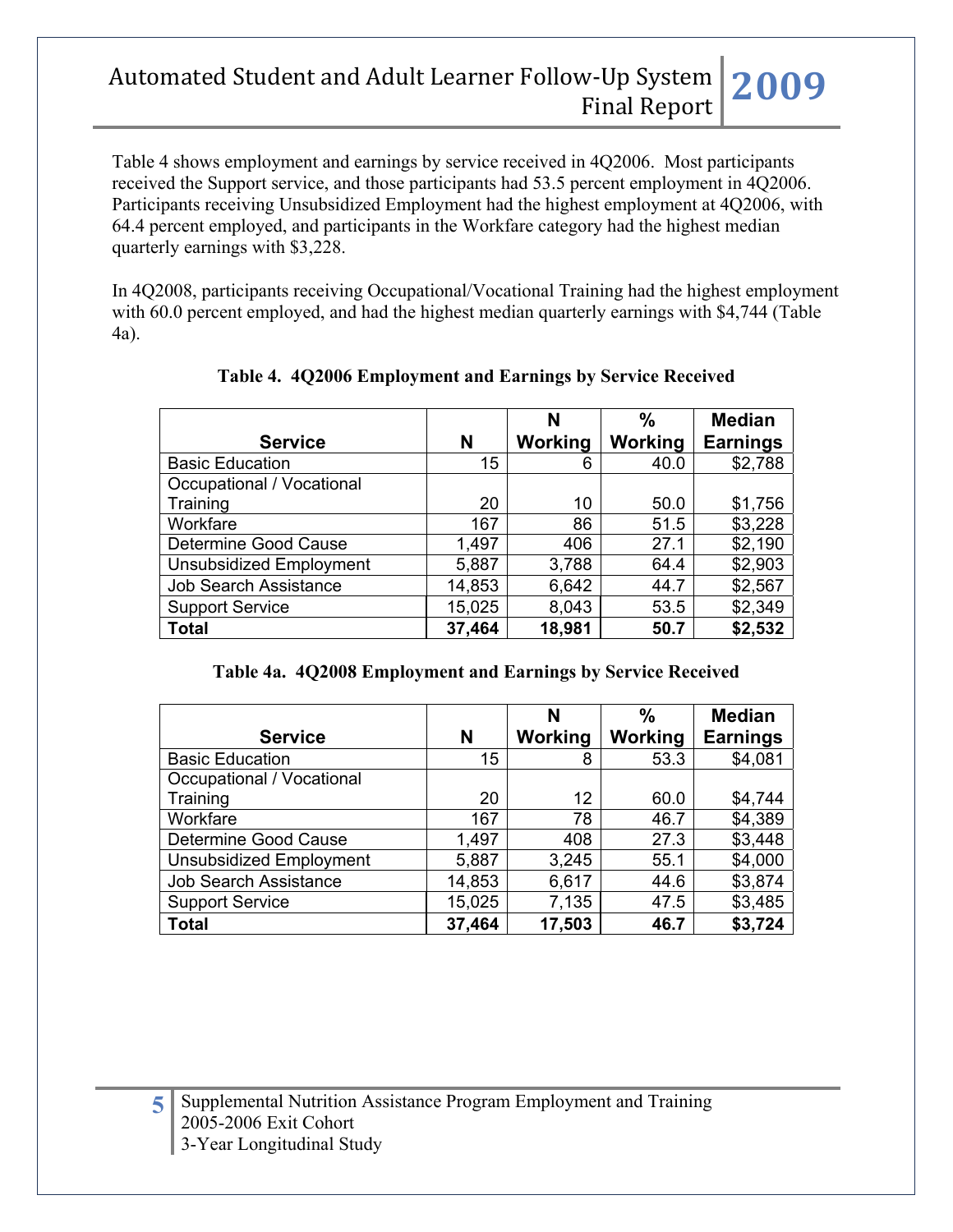Table 5 shows employment and earnings by Local Workforce Development Area (LWDA). South Plains LWDA had the highest percentage of program exiters employed in 4Q2006 with 63.8 percent employed, and Golden Crescent had the highest percentage of exiters employed in 4Q2008 with 56.4 percent. Tarrant County LWDA posted the highest median earnings at 4Q2006 with \$3,281. At the longitudinal snapshot, Capital Area LWDA had the highest median earnings, \$4,587.

|                         |        | All Working in 4Q2006 |                   | All Working in 4Q2008 |                  |             |         |                     |
|-------------------------|--------|-----------------------|-------------------|-----------------------|------------------|-------------|---------|---------------------|
|                         |        | $\mathbf N$           | $\%$              | <b>Median</b>         |                  | $\mathbf N$ | %       | <b>Median</b>       |
| <b>LWDA</b>             | N      | Working               | Working           | <b>Earnings</b>       | N                | Working     | Working | <b>Earnings</b>     |
| South Texas             | 151    | 90                    | 59.6              | \$2,603               | 151              | 83          | 55.0    | \$3,554             |
| Texoma                  | 155    | 78                    | 50.3              | \$3,136               | 155              | 60          | 38.7    | \$3,856             |
| <b>Rural Capital</b>    | 170    | $\overline{92}$       | 54.1              | \$2,622               | 170              | 66          | 38.8    | \$4,352             |
| <b>Heart of Texas</b>   | 188    | 107                   | 56.9              | \$2,178               | 188              | 91          | 48.4    | \$2,923             |
| Unknown                 | 199    | 108                   | 54.3              | \$2,336               | 199              | 95          | 47.7    | \$3,715             |
| <b>Brazos Valley</b>    | 243    | 129                   | 53.1              | \$2,621               | 243              | 119         | 49.0    | \$3,900             |
| South East Texas        | 266    | 137                   | $\overline{51.5}$ | \$2,853               | 266              | 113         | 42.5    | \$3,683             |
| <b>Central Texas</b>    | 276    | 150                   | 54.4              | \$2,064               | $\overline{276}$ | 104         | 37.7    | \$3,471             |
| Panhandle               | 289    | 173                   | 59.9              | \$2,359               | 289              | 153         | 52.9    | \$3,712             |
| Concho Valley           | 296    | 177                   | 59.8              | \$2,242               | 296              | 156         | 52.7    | \$3,315             |
| North East Texas        | 353    | 178                   | 50.4              | \$1,734               | 353              | 125         | 35.4    | \$3,306             |
| Permian Basin           | 388    | 238                   | 61.3              | \$2,455               | 388              | 192         | 49.5    | \$3,457             |
| <b>Cameron County</b>   | 414    | 197                   | 47.6              | \$2,371               | 414              | 189         | 45.7    | $\overline{$3,475}$ |
| South Plains            | 428    | $\overline{273}$      | 63.8              | \$2,578               | 428              | 232         | 54.2    | \$3,487             |
| <b>West Central</b>     | 437    | 236                   | 54.0              | \$1,978               | 437              | 222         | 50.8    | \$3,286             |
| East Texas              | 446    | 237                   | 53.1              | \$2,151               | 446              | 195         | 43.7    | \$3,706             |
| Capital Area            | 472    | 285                   | 60.4              | \$2,968               | 472              | 211         | 44.7    | \$4,587             |
| Golden Crescent         | 507    | 301                   | 59.4              | \$2,446               | 507              | 286         | 56.4    | \$3,530             |
| Middle Rio Grande       | 509    | 248                   | 48.7              | \$2,163               | 509              | 251         | 49.3    | \$3,132             |
| North Texas             | 519    | $\overline{278}$      | 53.6              | \$2,354               | 519              | 247         | 47.6    | \$3,294             |
| Deep East Texas         | 773    | 356                   | 46.1              | \$2,019               | 773              | 332         | 43.0    | \$3,212             |
| <b>Tarrant County</b>   | 934    | $\overline{511}$      | 54.7              | \$3,281               | 934              | 464         | 49.7    | \$4,250             |
| North Central           | 961    | 489                   | 50.9              | \$2,893               | 961              | 444         | 46.2    | \$4,054             |
| <b>Coastal Bend</b>     | 1,240  | 688                   | $\overline{55.5}$ | \$2,041               | 1,240            | 632         | 51.0    | \$3,202             |
| Alamo                   | 1,428  | 895                   | 62.7              | \$2,979               | 1,428            | 792         | 55.5    | \$3,856             |
| <b>Upper Rio Grande</b> | 1,776  | 850                   | 47.9              | \$2,234               | 1,776            | 849         | 47.8    | \$3,161             |
| Dallas                  | 2,972  | 1,561                 | 52.5              | \$2,550               | 2,972            | 1,336       | 45.0    | \$4,117             |
| Lower Rio Grande        |        |                       |                   |                       |                  |             |         |                     |
| Valley                  | 3,374  | 1,532                 | 45.4              | \$1,995               | 3,374            | 1,522       | 45.1    | \$3,096             |
| <b>Gulf Coast</b>       | 17,300 | 8,387                 | 48.5              | \$2,793               | 17,300           | 7,942       | 45.9    | \$4,073             |
| <b>Total</b>            | 37,464 | 18,981                | 50.7              | \$2,532               | 37,464           | 17,503      | 46.7    | \$3,724             |

### **Table 5. Employment and Earnings by LWDA**

**6** Supplemental Nutrition Assistance Program Employment and Training 2005-2006 Exit Cohort 3-Year Longitudinal Study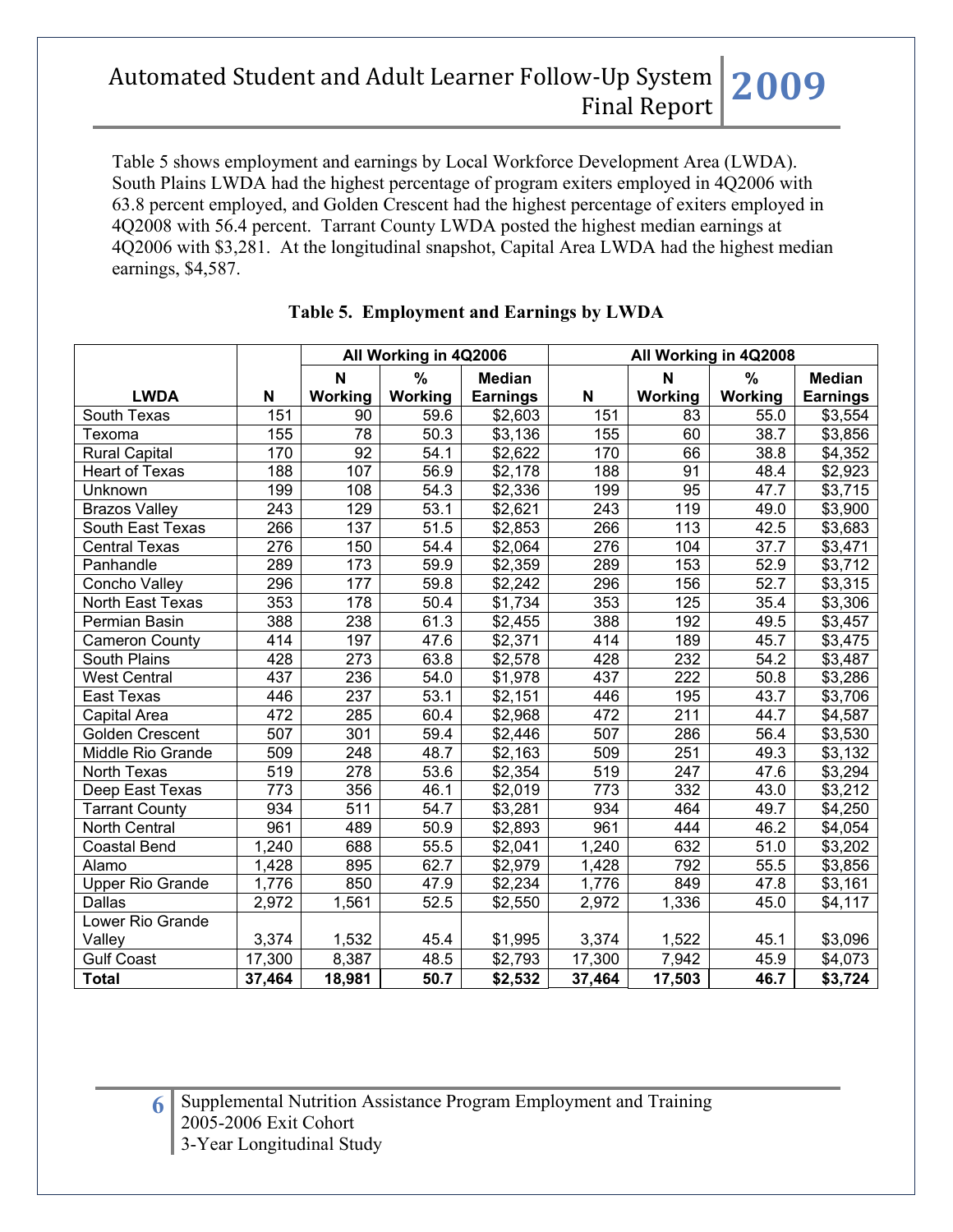Employment Services was the most common industry of employment for program exiters working at 4Q2006 (Table 6). Limited-Service Eating Places and Home Health Care Services were the second and third most common industries of employment. Participants employed in the Business Support Services sector had the highest median earnings with \$2,827.

|                                         | N              | <b>Median</b>   | <b>NAICS</b> |
|-----------------------------------------|----------------|-----------------|--------------|
| <b>Industry of Employment</b>           | <b>Working</b> | <b>Earnings</b> | Code         |
| <b>Employment Services</b>              | 2,882          | \$2,169         | 5613         |
| <b>Limited-Service Eating Places</b>    | 1,274          | \$1,615         | 7222         |
| Home Health Care Services               | 1,272          | \$1,322         | 6216         |
| <b>Elementary and Secondary Schools</b> | 859            | \$2,686         | 6111         |
| <b>Other General Merchandise Stores</b> | 674            | \$2,609         | 4529         |
| <b>Full-Service Restaurants</b>         | 625            | \$1,762         | 7221         |
| <b>Nursing Care Facilities</b>          | 427            | \$2,649         | 6231         |
| <b>Grocery Stores</b>                   | 410            | \$2,340         | 4451         |
| <b>Department Stores</b>                | 348            | \$1,965         | 4521         |
| <b>Business Support Services</b>        | 345            | \$2,827         | 5614         |

**Table 6. Top 10 Industries of Employment for All Working in 4Q2006**

Table 7 shows the top ten industries of employment for all working in the  $4<sup>th</sup>$  quarter of 2008. Employment Services was still the most common industry sector of employment, followed by Home Health Care Services and Limited-Service Eating Places. Former participants employed in the Investigation and Security Services sector had the highest median earnings, \$4,566.

| <b>Industry of Employment</b>              | N<br>Working | <b>Median</b><br><b>Earnings</b> | <b>NAICS</b><br>Code |
|--------------------------------------------|--------------|----------------------------------|----------------------|
| <b>Employment Services</b>                 | 1,680        | \$2,608                          | 5613                 |
| <b>Home Health Care Services</b>           | 1,288        | \$1,888                          | 6216                 |
| <b>Limited-Service Eating Places</b>       | 1,073        | \$2,326                          | 7222                 |
| <b>Elementary and Secondary Schools</b>    | 924          | \$3,830                          | 6111                 |
| <b>Other General Merchandise Stores</b>    | 698          | \$3,809                          | 4529                 |
| <b>Full-Service Restaurants</b>            | 563          | \$2,537                          | 7221                 |
| <b>Nursing Care Facilities</b>             | 469          | \$3,674                          | 6231                 |
| <b>Grocery Stores</b>                      | 391          | \$3,325                          | 4451                 |
| <b>Business Support Services</b>           | 338          | \$4,024                          | 5614                 |
| <b>Investigation and Security Services</b> | 300          | \$4,566                          | 5616                 |

**Table 7. Top 10 Industries of Employment for All Working in 4Q2008**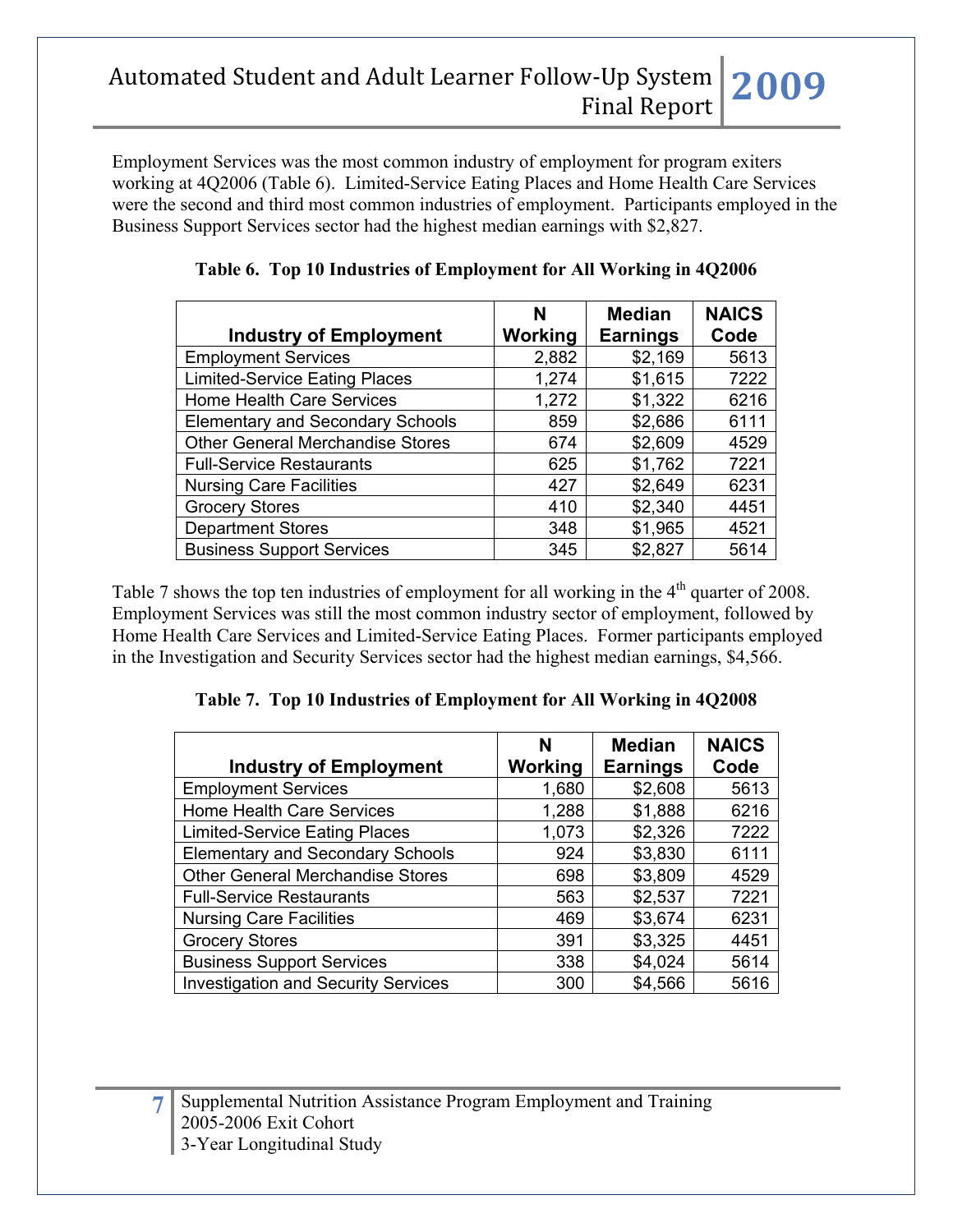### **B. Individuals Found Working in Both Study Periods**

The first part of this study looked at a snapshot of labor market outcomes for FSE&T participants who exited in PY 2006. This part of the study is designed to more closely examine the outcomes associated with continued employment. Labor market data for participants who were found working in 4Q2006 and also found working in the  $4<sup>th</sup>$  quarter of 2008 were analyzed.

Participants classified as General Population had the highest employment retention over the study period, with 68.5 percent of those employed in 4Q2006 still working in 2008 (Table 8), as well as having the highest median earnings in 2008, \$4,134 and the largest earnings gains, \$1,560. Overall employment retention for the cohort was 65.7 percent with median earnings gains of \$1,543 between 4Q2006 and the  $4<sup>th</sup>$  quarter of 2008.

|                               |        |         |                   |                 |         | Working in 4Q2006 and |                 |          |
|-------------------------------|--------|---------|-------------------|-----------------|---------|-----------------------|-----------------|----------|
|                               |        |         | Working in 4Q2006 |                 |         | <b>Earnings</b>       |                 |          |
|                               |        |         | $\%$              | <b>Median</b>   | N       | $\frac{0}{0}$         | <b>Median</b>   | Gains/   |
| <b>Classification</b>         | N      | Working | Working           | <b>Earnings</b> | Working | Working               | <b>Earnings</b> | (Losses) |
| <b>ABAWD</b>                  | 14,116 | 7,507   | 53.2              | \$2,464         | 4,607   | 61.4                  | \$3,976         | \$1,512  |
| E and T General<br>Population | 23,348 | 11,474  | 49.1              | \$2,574         | 7,859   | 68.5                  | \$4,134         | \$1,560  |

### **Table 8. Employment Retention and Earnings Gains by Classification**

Female participants showed the highest employment retention between study periods at 68.2 percent (Table 9). Male participants had the highest median earnings at 4Q2008 with \$4,664. Males also had the highest earnings gains over the study period, earning \$1,643 more in 4Q2008 than in 4Q2006.

**Total 37,464 18,981 50.7 \$2,532 12,466 65.7 \$4,075 \$1,543** 

|  |  | Table 9. Employment Retention and Earnings Gains by Gender |
|--|--|------------------------------------------------------------|
|  |  |                                                            |

|              |        |         | Working in 4Q2006 |                 | <b>Working in 4Q2006 and 4Q2008</b> | <b>Earnings</b> |                 |          |
|--------------|--------|---------|-------------------|-----------------|-------------------------------------|-----------------|-----------------|----------|
|              |        |         | $\%$              | <b>Median</b>   | N                                   | $\%$            | <b>Median</b>   | Gains/   |
| Gender       | N      | Working | Working           | <b>Earnings</b> | <b>Working</b>                      | Working         | <b>Earnings</b> | (Losses) |
| Male         | 14.166 | 7.078   | 50.0              | \$3,021         | 4.349                               | 61.4            | \$4.664         | \$1,643  |
| Female       | 23,298 | 11,903  | 51.1              | \$2,325         | 8,117                               | 68.2            | \$3,834         | \$1,509  |
| <b>Total</b> | 37,464 | 18,981  | 50.7              | \$2,532         | 12,466                              | 65.7            | \$4,075         | \$1,543  |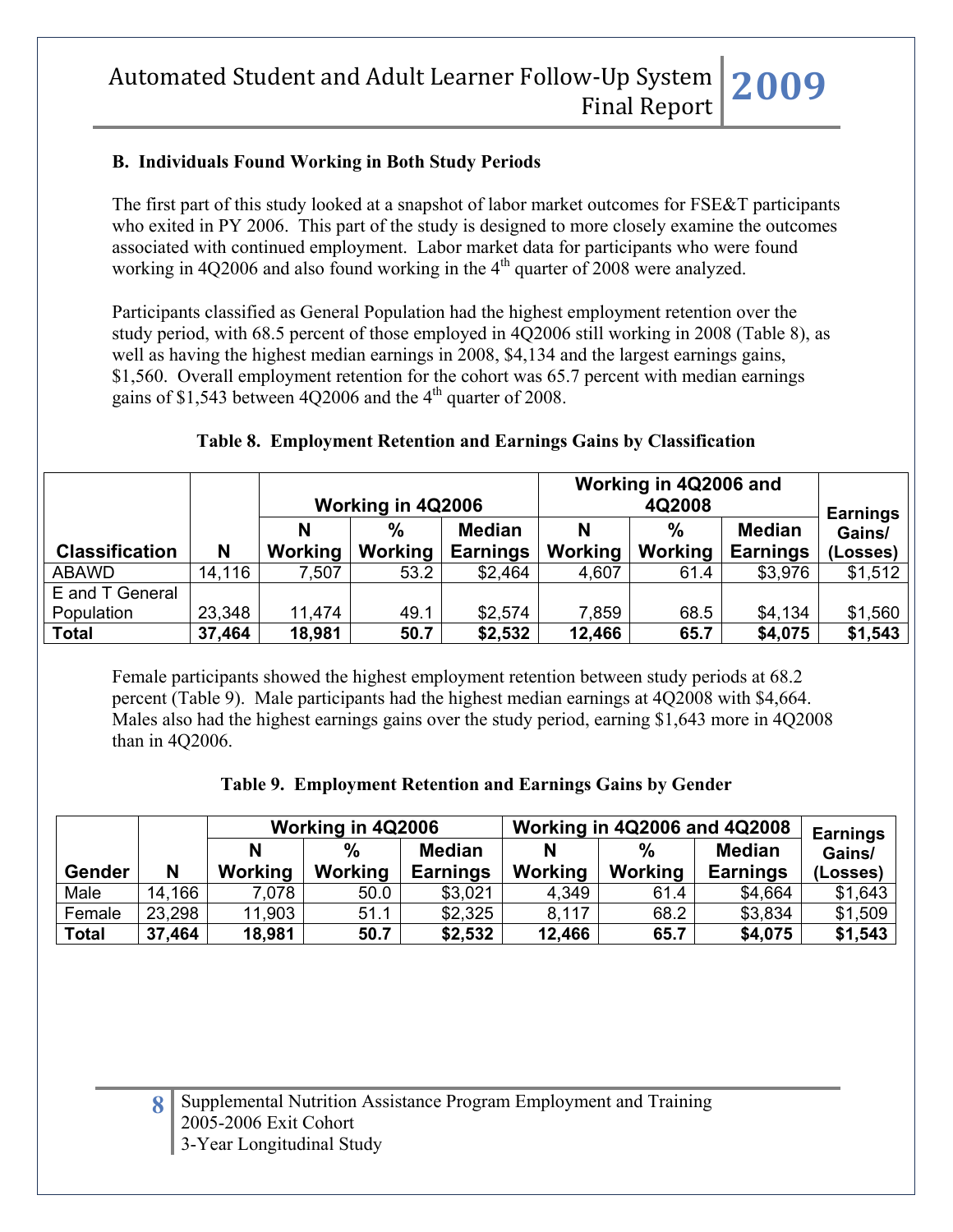Table 10 shows that Asian participants had the highest employment retention over the study period at 71.8 percent. Hawaiian Native or Pacific Islanders had the highest median quarterly earnings in 4Q2008 with \$5,616, as well as the largest earnings gains over the period at \$3,075.

|                        |        |              | Working in 4Q2006               |                                  | Working in 4Q2006 and |                     |                                  |                                       |
|------------------------|--------|--------------|---------------------------------|----------------------------------|-----------------------|---------------------|----------------------------------|---------------------------------------|
| <b>Ethnicity</b>       | N      | N<br>Working | $\frac{0}{0}$<br><b>Working</b> | <b>Median</b><br><b>Earnings</b> | N<br>Working          | %<br><b>Working</b> | <b>Median</b><br><b>Earnings</b> | <b>Earnings</b><br>Gains/<br>(Losses) |
| <b>Hawaiian Native</b> |        |              |                                 |                                  |                       |                     |                                  |                                       |
| or Pacific             |        |              |                                 |                                  |                       |                     |                                  |                                       |
| <b>Islander</b>        | 62     | 35           | 56.5                            | \$2,541                          | 22                    | 62.9                | \$5,616                          | \$3,075                               |
| Asian                  | 335    | 124          | 37.0                            | \$3,158                          | 89                    | 71.8                | \$4,548                          | \$1,390                               |
| American Indian        | 384    | 203          | 52.9                            | \$2,413                          | 132                   | 65.0                | \$4,121                          | \$1,708                               |
| Unknown                | 1,661  | 821          | 49.4                            | \$2,899                          | 581                   | 70.8                | \$4,641                          | \$1,742                               |
| White                  | 9,054  | 4,439        | 49.0                            | \$2,700                          | 2,753                 | 62.0                | \$4,254                          | \$1,554                               |
| Hispanic               | 11,573 | 5,807        | 50.2                            | \$2,330                          | 3,906                 | 67.3                | \$3,673                          | \$1,343                               |
| <b>Black</b>           | 14,395 | 7,552        | 52.5                            | \$2,592                          | 4,983                 | 66.0                | \$4,285                          | \$1,693                               |
| <b>Total</b>           | 37,464 | 18,981       | 50.7                            | \$2,532                          | 12,466                | 65.7                | \$4,075                          | \$1,543                               |

## **Table 10. Employment Retention and Earnings Gains by Ethnicity**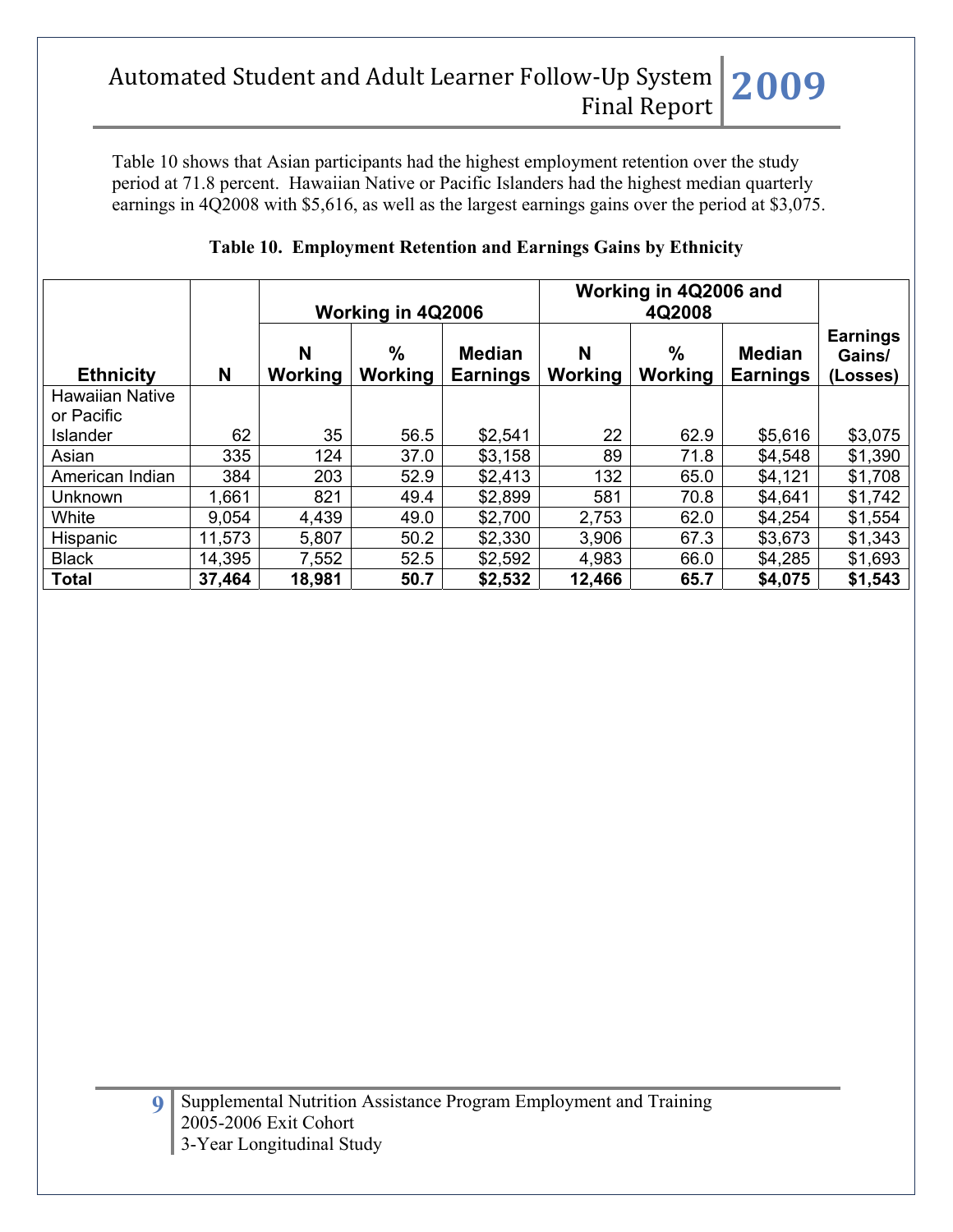Occupational/Vocational Training recipients had the highest employment retention over the study period with 70.0 percent (Table 11). Participants receiving services in the Basic Education category had the largest earnings gains over the period with \$6,664 although their cohort size is very small. Occupational/Vocational Training recipients had the second highest earnings gains with \$2,680. Participants receiving Support Service had earnings gains of \$1,410.

|                                                                                                |        | Working in 4Q2006 |               |                 | Working in 4Q2006 and | <b>Earnings</b> |                 |          |
|------------------------------------------------------------------------------------------------|--------|-------------------|---------------|-----------------|-----------------------|-----------------|-----------------|----------|
|                                                                                                |        | N                 | $\frac{0}{0}$ | <b>Median</b>   | N                     | $\frac{0}{0}$   | <b>Median</b>   | Gains/   |
| <b>Service</b>                                                                                 | N      | Working           | Working       | <b>Earnings</b> | Working               | Working         | <b>Earnings</b> | (Losses) |
| <b>Basic Education</b>                                                                         | 15     | 6                 | 40.0          | \$2,788         | n/a                   | 66.7            | \$9,452         | \$6,664  |
| Occupational /                                                                                 |        |                   |               |                 |                       |                 |                 |          |
| Vocational                                                                                     |        |                   |               |                 |                       |                 |                 |          |
| Training                                                                                       | 20     | 10                | 50.0          | \$1,756         |                       | 70.0            | \$4,436         | \$2,680  |
| Workfare                                                                                       | 167    | 86                | 51.5          | \$3,228         | 58                    | 67.4            | \$4,770         | \$1,542  |
| Determine Good                                                                                 |        |                   |               |                 |                       |                 |                 |          |
| Cause                                                                                          | 1,497  | 406               | 27.1          | \$2,190         | 236                   | 58.1            | \$3,959         | \$1,769  |
| Unsubsidized                                                                                   |        |                   |               |                 |                       |                 |                 |          |
| Employment                                                                                     | 5,887  | 3,788             | 64.4          | \$2,903         | 2,604                 | 68.7            | \$4,262         | \$1,359  |
| Job Search                                                                                     |        |                   |               |                 |                       |                 |                 |          |
| Assistance                                                                                     | 14,853 | 6,642             | 44.7          | \$2,567         | 4,376                 | 65.9            | \$4,401         | \$1,834  |
| <b>Support Service</b>                                                                         | 15,025 | 8,043             | 53.5          | \$2,349         | 5,181                 | 64.4            | \$3,759         | \$1,410  |
| <b>Total</b>                                                                                   | 37,464 | 18,981            | 50.7          | \$2,532         | 12,466                | 65.7            | \$4,075         | \$1,543  |
| Note: Cells with values less than 5 are marked "n/a" to protect the privacy of cohort members. |        |                   |               |                 |                       |                 |                 |          |

### **Table 11. Employment Retention and Earnings Gains by Service Received**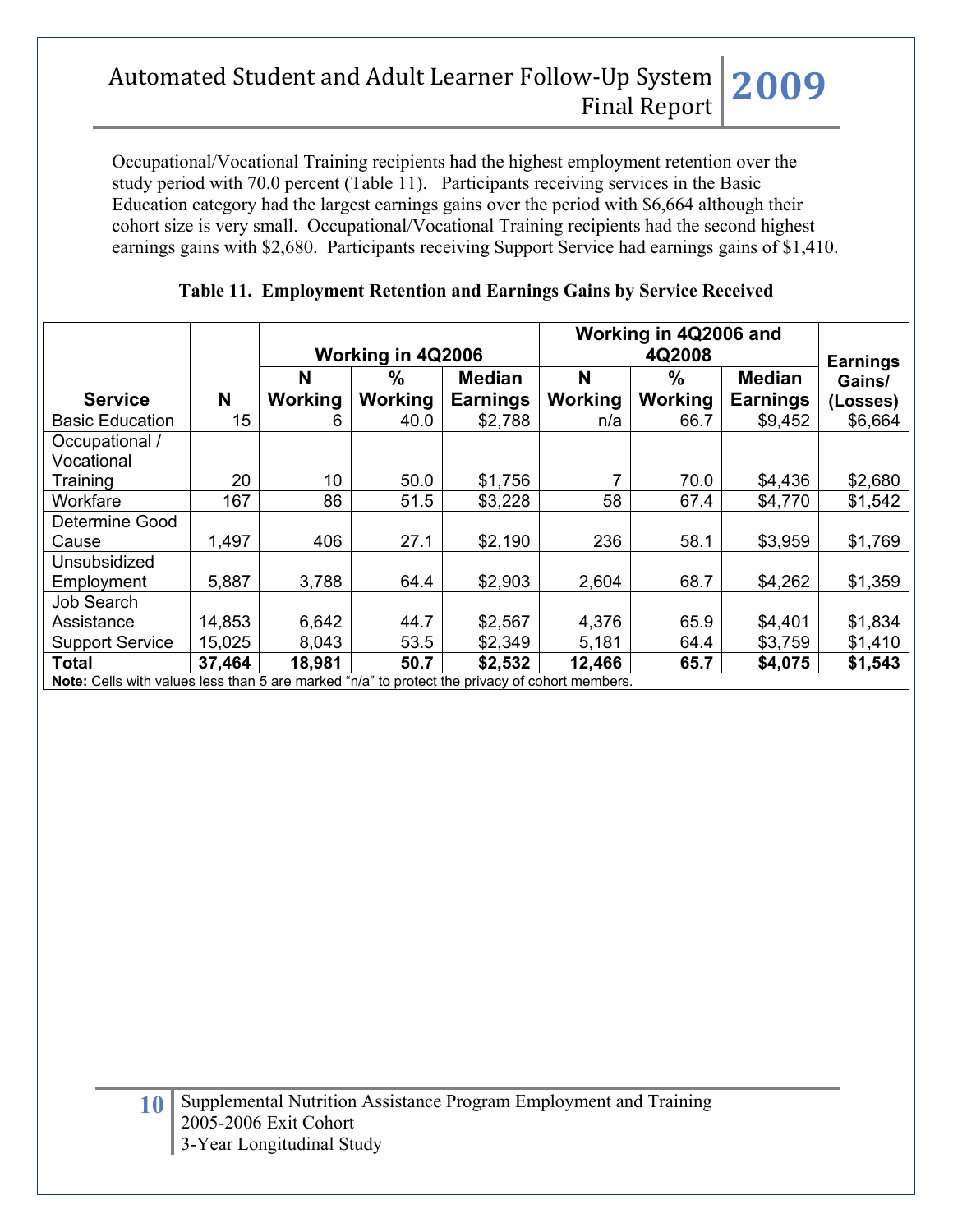Exiters from the Golden Crescent LWDA had the highest employment retention of the cohort at 75.7 percent (Table 12). Coastal Bend LWDA exiters had the next highest employment retention at 73.7 percent. Participants from Rural Capital LWDA also had the highest median earnings gains over the study period with \$2,043 followed most closely by Dallas LWDA exiters with earnings gains of \$1,948.

|                         |        | Working in 4Q2006       |                          |                 |         | <b>Working in 4Q2006 and 4Q2008</b> |                      | <b>Earnings</b> |
|-------------------------|--------|-------------------------|--------------------------|-----------------|---------|-------------------------------------|----------------------|-----------------|
|                         |        | $\overline{\mathsf{N}}$ | $\overline{\frac{9}{6}}$ | <b>Median</b>   | N       | $\frac{9}{6}$                       | <b>Median</b>        | Gains/          |
| <b>LWDA</b>             | N      | Working                 | <b>Working</b>           | <b>Earnings</b> | Working | Working                             | <b>Earnings</b>      | (Losses)        |
| South Texas             | 151    | 90                      | 59.6                     | \$2,603         | 61      | 67.8                                | \$3,801              | \$1,198         |
| Texoma                  | 155    | 78                      | 50.3                     | \$3,136         | 42      | 53.8                                | \$3,668              | \$532           |
| <b>Rural Capital</b>    | 170    | 92                      | 54.1                     | \$2,622         | 52      | 56.5                                | \$4,665              | \$2,043         |
| <b>Heart of Texas</b>   | 188    | 107                     | 56.9                     | \$2,178         | 63      | 58.9                                | \$3,649              | \$1,471         |
| Unknown                 | 199    | 108                     | 54.3                     | \$2,336         | 63      | 58.3                                | \$4,514              | \$2,178         |
| <b>Brazos Valley</b>    | 243    | 129                     | 53.1                     | \$2,621         | 92      | 71.3                                | \$4,085              | \$1,464         |
| South East Texas        | 266    | 137                     | 51.5                     | \$2,853         | 80      | 58.4                                | \$4,016              | \$1,163         |
| <b>Central Texas</b>    | 276    | 150                     | 54.4                     | \$2,064         | 76      | 50.7                                | \$3,668              | \$1,604         |
| Panhandle               | 289    | 173                     | 59.9                     | \$2,359         | 113     | 65.3                                | \$4,254              | \$1,895         |
| Concho Valley           | 296    | 177                     | 59.8                     | \$2,242         | 120     | 67.8                                | \$3,696              | \$1,454         |
| North East Texas        | 353    | 178                     | 50.4                     | \$1,734         | 96      | 53.9                                | \$3,641              | \$1,907         |
| Permian Basin           | 388    | 238                     | 61.3                     | \$2,455         | 147     | 61.8                                | \$3,381              | \$926           |
| <b>Cameron County</b>   | 414    | 197                     | 47.6                     | \$2,371         | 122     | 61.9                                | \$3,748              | \$1,377         |
| South Plains            | 428    | 273                     | 63.8                     | \$2,578         | 185     | 67.8                                | \$3,643              | \$1,065         |
| <b>West Central</b>     | 437    | 236                     | 54.0                     | \$1,978         | 154     | 65.3                                | \$3,597              | \$1,619         |
| East Texas              | 446    | 237                     | 53.1                     | \$2,151         | 138     | 58.2                                | \$3,883              | \$1,732         |
| Capital Area            | 472    | 285                     | 60.4                     | \$2,968         | 175     | 61.4                                | \$4,717              | \$1,749         |
| <b>Golden Crescent</b>  | 507    | 301                     | 59.4                     | \$2,446         | 228     | 75.7                                | \$3,547              | \$1,101         |
| Middle Rio Grande       | 509    | 248                     | 48.7                     | \$2,163         | 169     | 68.1                                | \$3,408              | \$1,245         |
| North Texas             | 519    | 278                     | 53.6                     | \$2,354         | 184     | 66.2                                | \$3,530              | \$1,176         |
| Deep East Texas         | 773    | 356                     | 46.1                     | \$2,019         | 210     | 59.0                                | \$3,271              | \$1,252         |
| <b>Tarrant County</b>   | 934    | 511                     | 54.7                     | \$3,281         | 357     | 69.9                                | \$4,538              | \$1,257         |
| <b>North Central</b>    | 961    | 489                     | 50.9                     | \$2,893         | 320     | 65.4                                | \$4,157              | \$1,264         |
| <b>Coastal Bend</b>     | 1,240  | 688                     | 55.5                     | \$2,041         | 463     | 67.3                                | \$3,410              | \$1,369         |
| Alamo                   | 1,428  | 895                     | 62.7                     | \$2,979         | 631     | 70.5                                | \$4,077              | \$1,098         |
| <b>Upper Rio Grande</b> | 1,776  | 850                     | 47.9                     | \$2,234         | 583     | 68.6                                | $\overline{\$3,280}$ | \$1,046         |
| <b>Dallas</b>           | 2,972  | 1,561                   | 52.5                     | \$2,550         | 988     | 63.3                                | \$4,498              | \$1,948         |
| Lower Rio Grande        |        |                         |                          |                 |         |                                     |                      |                 |
| Valley                  | 3,374  | 1,532                   | 45.4                     | \$1,995         | 1,013   | 66.1                                | \$3,359              | \$1,364         |
| <b>Gulf Coast</b>       | 17,300 | 8,387                   | 48.5                     | \$2,793         | 5,541   | 66.1                                | \$4,560              | \$1,767         |
| <b>Total</b>            | 37,464 | 18,981                  | 50.7                     | \$2,532         | 12,466  | 65.7                                | \$4,075              | \$1,543         |

### **Table 12. Employment Retention and Earnings Gains by LWDA**

**11** Supplemental Nutrition Assistance Program Employment and Training 2005-2006 Exit Cohort 3-Year Longitudinal Study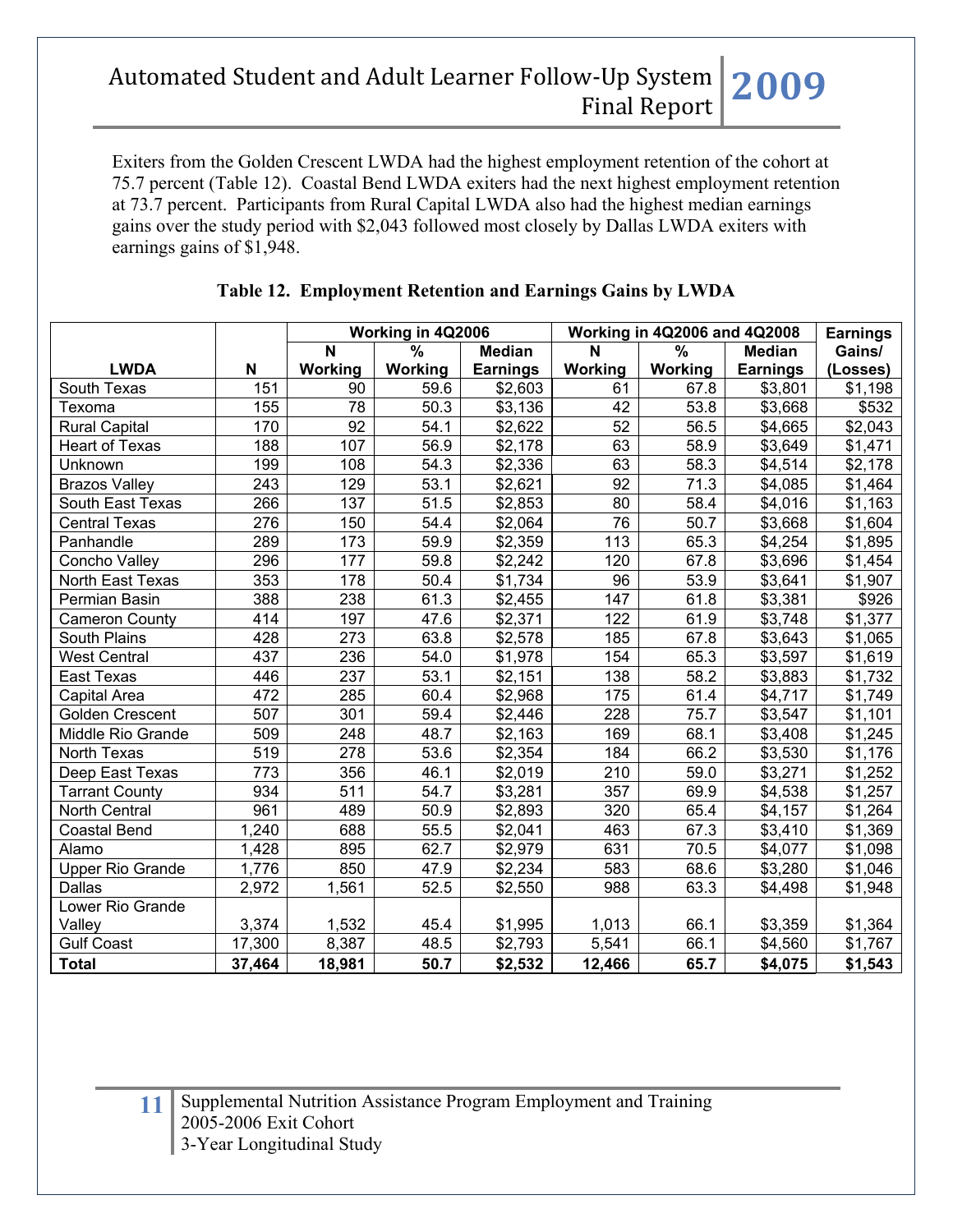Table 13 shows the top ten industries of employment for program participants employed at 4Q2006 and in 4Q2008. Employment Services was the most common industry of employment. Employment Services usually include temporary employment agencies that many employers use to find workers to try out first before hiring permanently. Employers also use Temporary Employment Agencies to augment staff during high demand periods without being saddled with paying benefits for permanent staff. We expect individuals who are continuously employed over the study period to move out of temporary employment and into an industry sector with longer term employment. Home Health Care Services and Elementary and Secondary Schools were the second and third most common industries of employment, respectively. Participants employed in the General Medical and Surgical Hospitals sector had the highest median earnings with \$6,294.

| <b>Industry of Employment</b>           | N<br>Working | <b>Median</b><br><b>Earnings</b> | <b>NAICS</b><br>Code |
|-----------------------------------------|--------------|----------------------------------|----------------------|
| <b>Employment Services</b>              | 1,125        | \$2,905                          | 5613                 |
| <b>Home Health Care Services</b>        | 845          | \$2,025                          | 6216                 |
| <b>Elementary and Secondary</b>         |              |                                  |                      |
| Schools                                 | 712          | \$3,975                          | 6111                 |
| <b>Limited-Service Eating Places</b>    | 706          | \$2,496                          | 7222                 |
| <b>Other General Merchandise Stores</b> | 510          | \$4,058                          | 4529                 |
| <b>Full-Service Restaurants</b>         | 381          | \$2,755                          | 7221                 |
| <b>Nursing Care Facilities</b>          | 355          | \$3,759                          | 6231                 |
| <b>Grocery Stores</b>                   | 272          | \$3,648                          | 4451                 |
| <b>Business Support Services</b>        | 254          | \$4,205                          | 5614                 |
| <b>General Medical and Surgical</b>     |              |                                  |                      |
| Hospitals                               | 248          | \$6,294                          | 622'                 |

#### **Table 13. Top 10 Industries of Employment for Adults Working in 4Q2006 and 4Q2008**